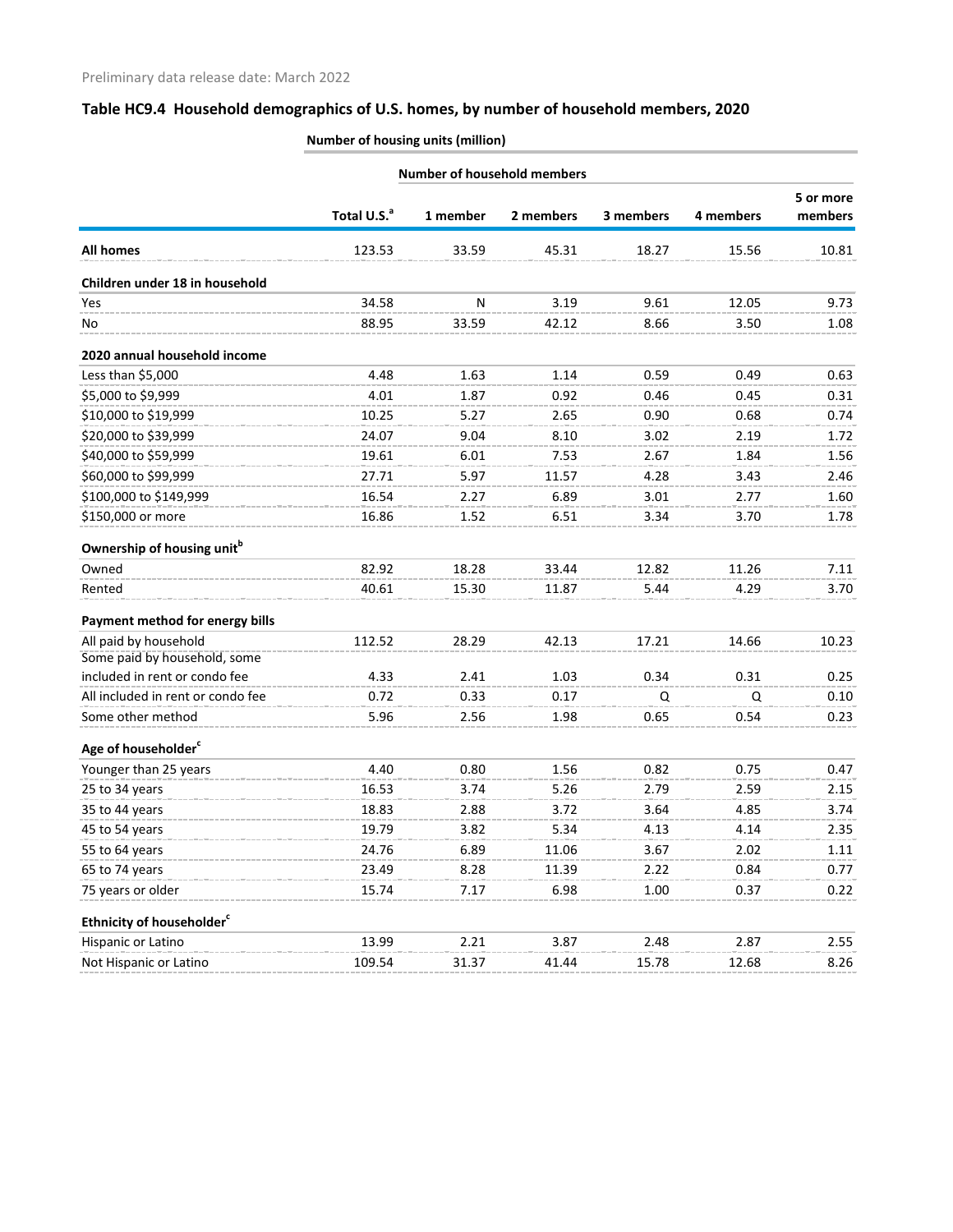## **Table HC9.4 Household demographics of U.S. homes, by number of household members, 2020**

**Number of housing units (million)**

| <b>Number of household members</b>                   |                         |          |           |           |           |                      |
|------------------------------------------------------|-------------------------|----------|-----------|-----------|-----------|----------------------|
|                                                      | Total U.S. <sup>a</sup> | 1 member | 2 members | 3 members | 4 members | 5 or more<br>members |
| <b>All homes</b>                                     | 123.53                  | 33.59    | 45.31     | 18.27     | 15.56     | 10.81                |
| Race of householder <sup>c, d</sup>                  |                         |          |           |           |           |                      |
| White alone                                          | 99.99                   | 27.22    | 38.42     | 14.17     | 11.99     | 8.18                 |
| Hispanic or Latino                                   | 12.04                   | 1.78     | 3.36      | 2.12      | 2.54      | 2.26                 |
| Not Hispanic or Latino                               | 87.94                   | 25.45    | 35.07     | 12.05     | 9.46      | 5.92                 |
| Black or African American alone                      | 12.95                   | 4.25     | 3.78      | 2.08      | 1.59      | 1.24                 |
| Hispanic or Latino                                   | 0.63                    | 0.14     | 0.12      | 0.12      | 0.16      | 0.08                 |
| Not Hispanic or Latino                               | 12.32                   | 4.11     | 3.66      | 1.96      | 1.43      | 1.16                 |
| Asian alone<br>American Indian or Alaska Native      | 6.06                    | 0.95     | 1.81      | 1.14      | 1.36      | 0.79                 |
| alone<br>Native Hawaiian or Other Pacific            | 1.08                    | 0.27     | 0.33      | 0.16      | 0.13      | 0.19                 |
| Islander alone                                       | 0.35                    | 0.06     | 0.11      | 0.09      | Q         | 0.04                 |
| More than one race                                   | 3.10                    | 0.82     | 0.86      | 0.62      | 0.43      | 0.36                 |
| <b>Employment status of householder</b> <sup>c</sup> |                         |          |           |           |           |                      |
| Employed full-time                                   | 57.19                   | 12.68    | 18.83     | 10.48     | 9.49      | 5.72                 |
| Employed part-time                                   | 11.08                   | 2.35     | 3.60      | 1.72      | 2.11      | 1.31                 |
| Retired                                              | 39.22                   | 14.90    | 18.72     | 3.30      | 1.29      | 1.02                 |
| Not employed                                         | 16.03                   | 3.66     | 4.16      | 2.77      | 2.67      | 2.76                 |
| <b>Educational attainment of</b>                     |                         |          |           |           |           |                      |
| householder <sup>c</sup>                             |                         |          |           |           |           |                      |
| Less than high school diploma or GED                 | 5.95                    | 2.10     | 1.59      | 0.77      | 0.55      | 0.93                 |
| High school diploma or GED                           | 27.21                   | 7.95     | 9.86      | 3.78      | 3.04      | 2.58                 |
| Some college or Associate's degree                   | 36.90                   | 9.94     | 13.56     | 5.68      | 4.44      | 3.28                 |
| Bachelor's degree                                    | 30.92                   | 7.77     | 11.82     | 4.70      | 4.23      | 2.40                 |
| Master's, Professional, or Doctoral                  |                         |          |           |           |           |                      |
| degree                                               | 22.56                   | 5.82     | 8.49      | 3.34      | 3.29      | 1.62                 |
| <b>Typical number of weekdays</b>                    |                         |          |           |           |           |                      |
| someone is at home most or all of<br>the day         |                         |          |           |           |           |                      |
| 0 days a week                                        | 9.79                    | 4.58     | 2.81      | 1.25      | 0.83      | 0.32                 |
| 1 day a week                                         | 3.65                    | 1.35     | 1.21      | 0.48      | 0.44      | 0.17                 |
| 2 days a week                                        | 7.28                    | 2.50     | 2.56      | 1.01      | 0.84      | 0.37                 |
| 3 days a week                                        | 5.76                    | 1.73     | 2.04      | 0.80      | 0.73      | 0.45                 |
| 4 days a week                                        | 4.72                    | 1.53     | 1.92      | 0.65      | 0.37      | 0.25                 |
| 5 days a week                                        | 92.33                   | 21.90    | 34.76     | 14.07     | 12.34     | 9.26                 |
|                                                      |                         |          |           |           |           |                      |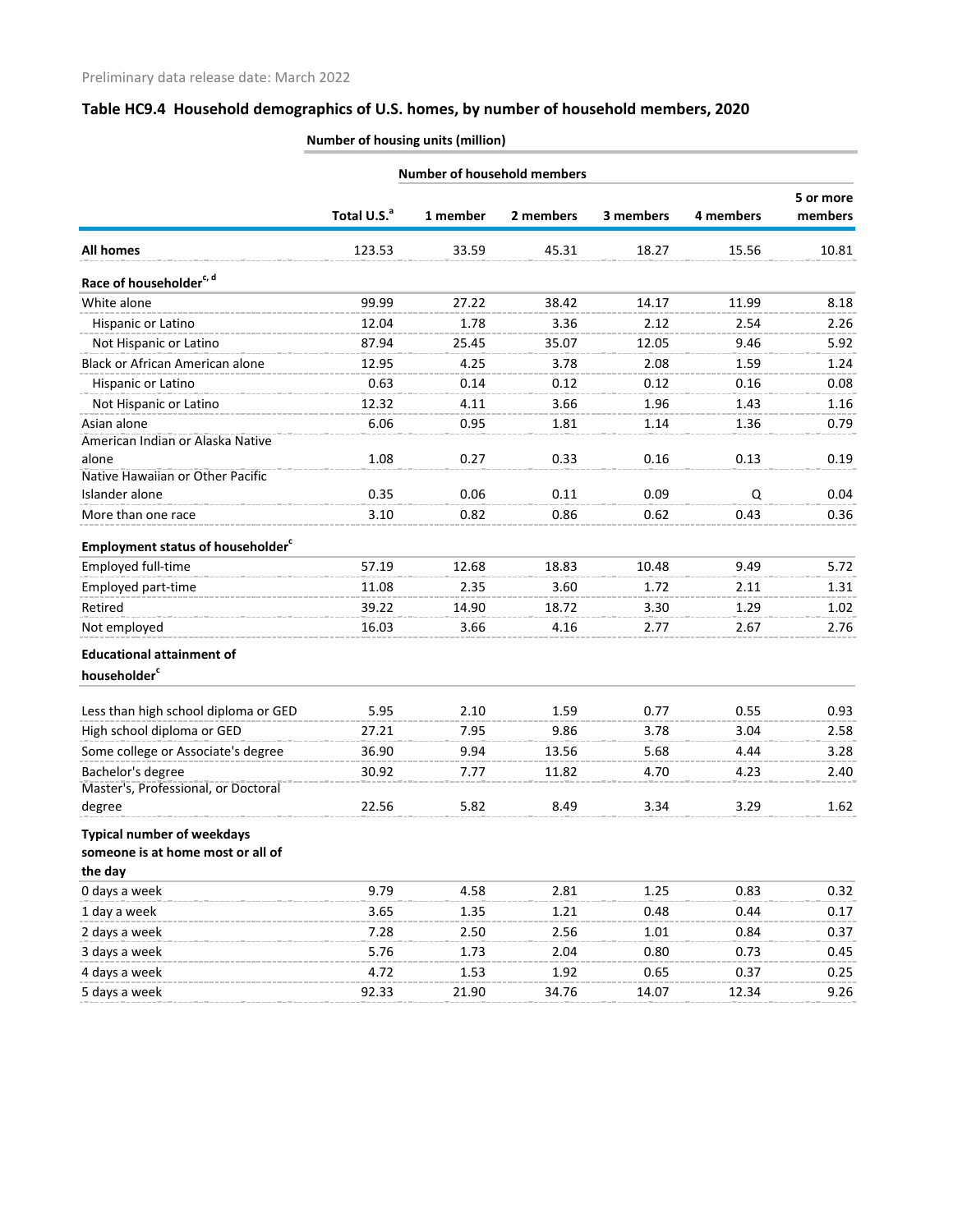#### **Table HC9.4 Household demographics of U.S. homes, by number of household members, 2020**

|                                                        | <b>Number of household members</b> |          |           |           |           |                      |
|--------------------------------------------------------|------------------------------------|----------|-----------|-----------|-----------|----------------------|
|                                                        | Total U.S. <sup>a</sup>            | 1 member | 2 members | 3 members | 4 members | 5 or more<br>members |
| <b>All homes</b>                                       | 123.53                             | 33.59    | 45.31     | 18.27     | 15.56     | 10.81                |
| Typical number of days someone is<br>working from home |                                    |          |           |           |           |                      |
| 0 days a week                                          | 87.47                              | 27.37    | 33.02     | 11 17     | 8.78      | 7.13                 |
| 1 day a week                                           | 1.73                               | 0.38     | 0.71      | 0.31      | 0.19      | 0.14                 |
| 2 days a week                                          | 2.09                               | 0.42     | 0.73      | 0.35      | 0.33      | 0.26                 |
| 3 days a week                                          | 2.54                               | 0.42     | 0.84      | 0.51      | 0.51      | 0.26                 |
| 4 days a week                                          | 2.17                               | 0.44     | 0.85      | 0.44      | 0.31      | 0.13                 |
| 5 or more days a week                                  | 27.54                              | 4.55     | 9.18      | 5.48      | 5.44      | 2.88                 |

#### **Number of housing units (million)**

 Source: U.S. Energy Information Administration, Office of Energy Demand and Integrated Statistics, Form EIA-457A of the *2020 Residential Energy Consumption Survey*

Notes: Because of rounding, data may not sum to totals. See RECS Terminology for definition of terms used in these tables.

<sup>a</sup> Total U.S. includes all primary occupied housing units in the 50 states and the District of Columbia. Vacant housing units, seasonal units, second homes, military houses, and group quarters are excluded.

b<sup>b</sup> Rented includes households that occupy their primary housing unit without paying rent.

 $\textdegree$ These characteristics refer to the householder that completed the RECS questionnaire.

d Householders could select more than one racial category to describe themselves. These householders are only included as *more than one race* .

Q = Data withheld because either the relative standard error (RSE) was greater than 50% or fewer than 10 households in reporting sample.

N = No households in reporting sample.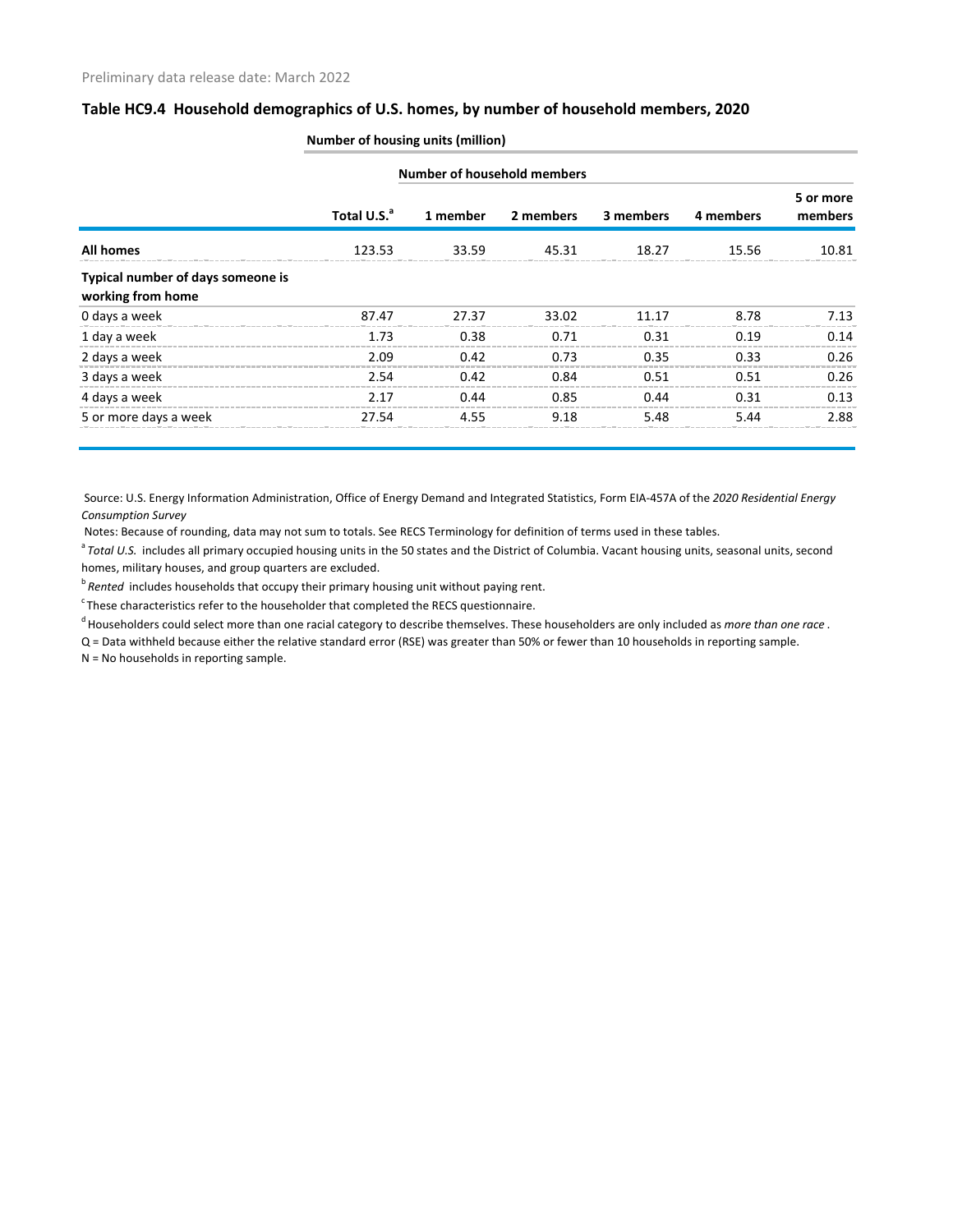## **Relative standard errors (RSEs) for Table HC9.4 Household demographics of U.S. homes, by number of household members, 2020**

|                                        | <b>Number of household members</b> |          |           |           |           |           |  |
|----------------------------------------|------------------------------------|----------|-----------|-----------|-----------|-----------|--|
|                                        |                                    |          |           |           |           | 5 or more |  |
|                                        | Total U.S. <sup>a</sup>            | 1 member | 2 members | 3 members | 4 members | members   |  |
| <b>All homes</b>                       | 0.00                               | 1.25     | 1.15      | 1.87      | 2.08      | 3.13      |  |
| Children under 18 in household         |                                    |          |           |           |           |           |  |
| Yes                                    | 1.29                               | 0.00     | 5.18      | 2.80      | 2.11      | 3.61      |  |
| No                                     | 0.50                               | 1.25     | 1.21      | 2.63      | 5.26      | 7.78      |  |
| 2020 annual household income           |                                    |          |           |           |           |           |  |
| Less than \$5,000                      | 4.63                               | 6.87     | 11.11     | 13.38     | 14.22     | 15.60     |  |
| \$5,000 to \$9,999                     | 5.53                               | 6.43     | 11.89     | 17.48     | 18.39     | 17.89     |  |
| \$10,000 to \$19,999                   | 3.21                               | 4.33     | 6.22      | 10.68     | 14.56     | 11.97     |  |
| \$20,000 to \$39,999                   | 1.98                               | 3.23     | 2.89      | 5.45      | 7.32      | 8.26      |  |
| \$40,000 to \$59,999                   | 1.83                               | 3.74     | 2.69      | 6.49      | 6.22      | 8.70      |  |
| \$60,000 to \$99,999                   | 1.58                               | 3.52     | 2.89      | 4.29      | 3.24      | 5.02      |  |
| \$100,000 to \$149,999                 | 1.83                               | 6.66     | 3.35      | 5.03      | 5.12      | 7.94      |  |
| \$150,000 or more                      | 1.93                               | 6.90     | 3.23      | 4.76      | 3.86      | 6.36      |  |
| Ownership of housing unit <sup>b</sup> |                                    |          |           |           |           |           |  |
| Owned                                  | 0.42                               | 1.95     | 1.35      | 2.29      | 2.45      | 3.55      |  |
| Rented                                 | 0.86                               | 1.85     | 2.66      | 4.05      | 4.48      | 5.10      |  |
| Payment method for energy bills        |                                    |          |           |           |           |           |  |
| All paid by household                  | 0.28                               | 1.47     | 1.25      | 2.01      | 2.16      | 3.18      |  |
| Some paid by household, some           |                                    |          |           |           |           |           |  |
| included in rent or condo fee          | 4.79                               | 6.03     | 10.24     | 18.07     | 16.78     | 23.15     |  |
| All included in rent or condo fee      | 12.26                              | 18.10    | 26.55     | 33.99     | 39.48     | 33.07     |  |
| Some other method                      | 3.94                               | 5.81     | 7.75      | 12.85     | 12.89     | 23.81     |  |
| Age of householder <sup>c</sup>        |                                    |          |           |           |           |           |  |
| Younger than 25 years                  | 5.46                               | 12.49    | 9.89      | 10.42     | 8.50      | 14.90     |  |
| 25 to 34 years                         | 2.18                               | 4.62     | 4.03      | 5.48      | 5.37      | 6.89      |  |
| 35 to 44 years                         | 2.06                               | 7.18     | 5.73      | 4.16      | 3.36      | 5.22      |  |
| 45 to 54 years                         | 2.05                               | 4.97     | 4.80      | 4.57      | 4.22      | 5.13      |  |
| 55 to 64 years                         | 1.65                               | 3.40     | 2.84      | 4.40      | 6.22      | 8.77      |  |
| 65 to 74 years                         | 1.90                               | 3.76     | 2.44      | 6.23      | 7.49      | 9.51      |  |
| 75 years or older                      | 1.99                               | 3.14     | 3.07      | 9.62      | 17.23     | 17.86     |  |
| Ethnicity of householder <sup>c</sup>  |                                    |          |           |           |           |           |  |
| Hispanic or Latino                     | 2.50                               | 6.03     | 5.04      | 5.33      | 6.12      | 7.56      |  |
| Not Hispanic or Latino                 | 0.32                               | 1.31     | 1.19      | 2.03      | 2.56      | 3.03      |  |

#### **RSEs for number of housing units**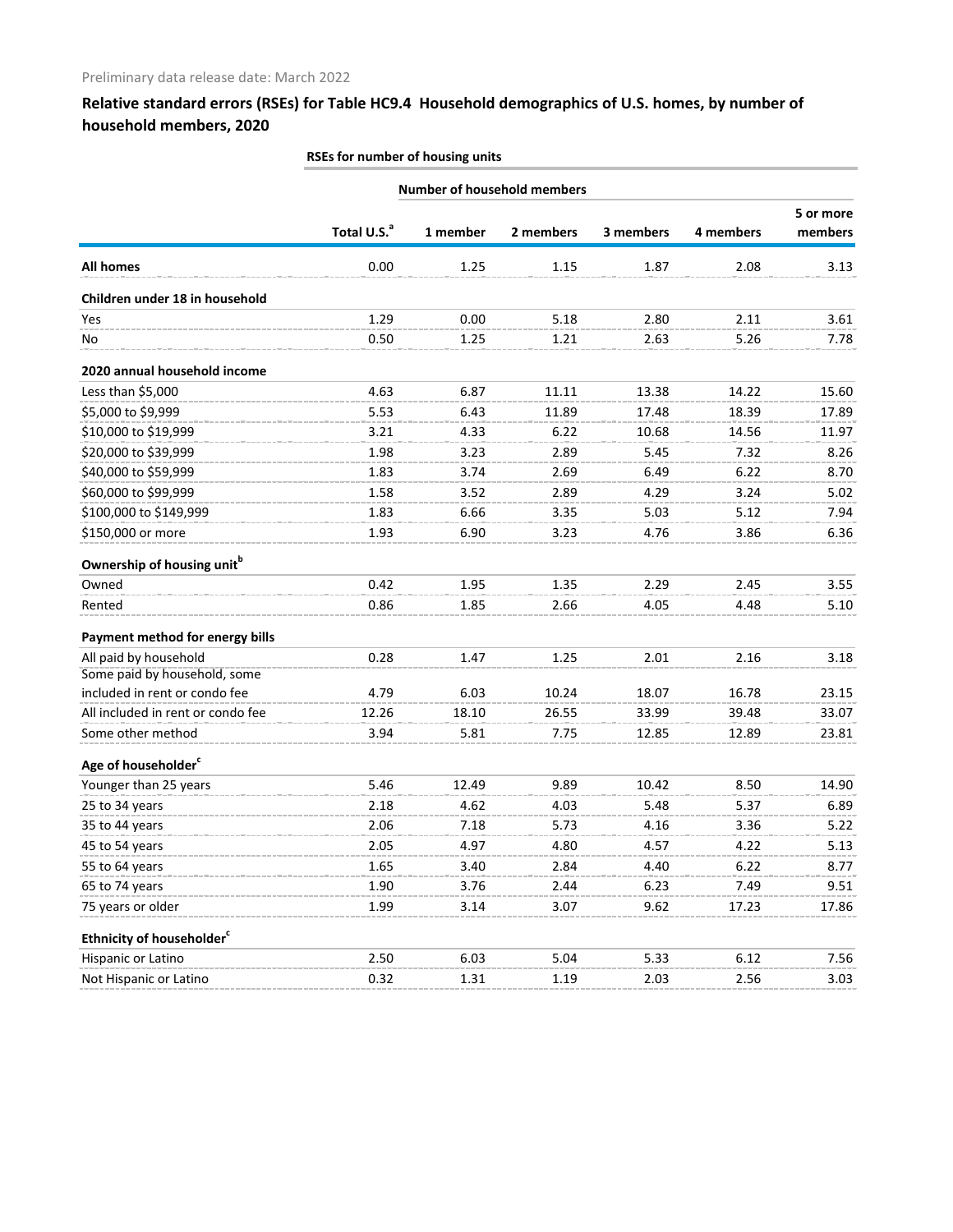## **Relative standard errors (RSEs) for Table HC9.4 Household demographics of U.S. homes, by number of household members, 2020**

|                                                      | <b>Number of household members</b> |          |           |           |           |           |
|------------------------------------------------------|------------------------------------|----------|-----------|-----------|-----------|-----------|
|                                                      |                                    |          |           |           |           | 5 or more |
|                                                      | Total U.S. <sup>a</sup>            | 1 member | 2 members | 3 members | 4 members | members   |
| <b>All homes</b>                                     | 0.00                               | 1.25     | 1.15      | 1.87      | 2.08      | 3.13      |
| Race of householder <sup>c, d</sup>                  |                                    |          |           |           |           |           |
| White alone                                          | 0.37                               | 1.44     | 1.25      | 2.09      | 2.17      | 3.49      |
| Hispanic or Latino                                   | 2.92                               | 7.32     | 5.80      | 6.16      | 6.90      | 7.97      |
| Not Hispanic or Latino                               | 0.48                               | 1.51     | 1.25      | 2.23      | 2.58      | 3.52      |
| <b>Black or African American alone</b>               | 2.23                               | 4.53     | 4.25      | 6.25      | 8.43      | 9.44      |
| Hispanic or Latino                                   | 14.07                              | 31.46    | 30.09     | 35.76     | 25.76     | 34.56     |
| Not Hispanic or Latino                               | 2.34                               | 4.46     | 4.52      | 6.41      | 9.19      | 9.37      |
| Asian alone                                          | 3.04                               | 9.49     | 6.87      | 8.21      | 8.72      | 10.53     |
| American Indian or Alaska Native                     |                                    |          |           |           |           |           |
| alone                                                | 9.55                               | 17.38    | 16.07     | 19.02     | 25.84     | 24.57     |
| Native Hawaiian or Other Pacific                     |                                    |          |           |           |           |           |
| Islander alone                                       | 15.09                              | 39.62    | 26.13     | 38.00     | 37.94     | 34.89     |
| More than one race                                   | 4.87                               | 11.66    | 10.09     | 14.27     | 14.04     | 14.79     |
| <b>Employment status of householder</b> <sup>c</sup> |                                    |          |           |           |           |           |
| Employed full-time                                   | 0.93                               | 2.24     | 2.05      | 2.73      | 2.87      | 3.92      |
| Employed part-time                                   | 2.68                               | 6.40     | 4.18      | 7.66      | 6.21      | 9.22      |
| Retired                                              | 1.09                               | 2.35     | 1.91      | 5.84      | 7.94      | 8.87      |
| Not employed                                         | 2.19                               | 4.71     | 5.06      | 5.19      | 6.10      | 6.50      |
| <b>Educational attainment of</b>                     |                                    |          |           |           |           |           |
| householder <sup>c</sup>                             |                                    |          |           |           |           |           |
| Less than high school diploma or GED                 | 3.98                               | 7.09     | 8.40      | 11.13     | 14.54     | 12.81     |
| High school diploma or GED                           | 1.73                               | 3.70     | 2.80      | 5.74      | 5.52      | 5.96      |
| Some college or Associate's degree                   | 1.39                               | 2.74     | 1.95      | 3.72      | 3.95      | 5.71      |
| Bachelor's degree                                    | 1.57                               | 2.92     | 2.89      | 3.66      | 3.34      | 5.67      |
| Master's, Professional, or Doctoral                  |                                    |          |           |           |           |           |
| degree                                               | 2.03                               | 3.88     | 3.01      | 5.44      | 4.83      | 6.36      |
| <b>Typical number of weekdays</b>                    |                                    |          |           |           |           |           |
| someone is at home most or all of                    |                                    |          |           |           |           |           |
| the day                                              |                                    |          |           |           |           |           |
| 0 days a week                                        | 2.45                               | 3.60     | 5.51      | 7.26      | 10.14     | 20.59     |
| 1 day a week                                         | 5.45                               | 9.19     | 9.96      | 16.42     | 13.45     | 24.58     |
| 2 days a week                                        | 3.18                               | 6.47     | 6.06      | 8.94      | 11.55     | 15.46     |
| 3 days a week                                        | 3.71                               | 7.14     | 6.37      | 10.19     | 13.68     | 14.41     |
| 4 days a week                                        | 4.00                               | 8.37     | 5.72      | 11.76     | 13.29     | 18.06     |
| 5 days a week                                        | 0.51                               | 1.78     | 1.36      | 2.17      | 2.30      | 3.64      |

#### **RSEs for number of housing units**